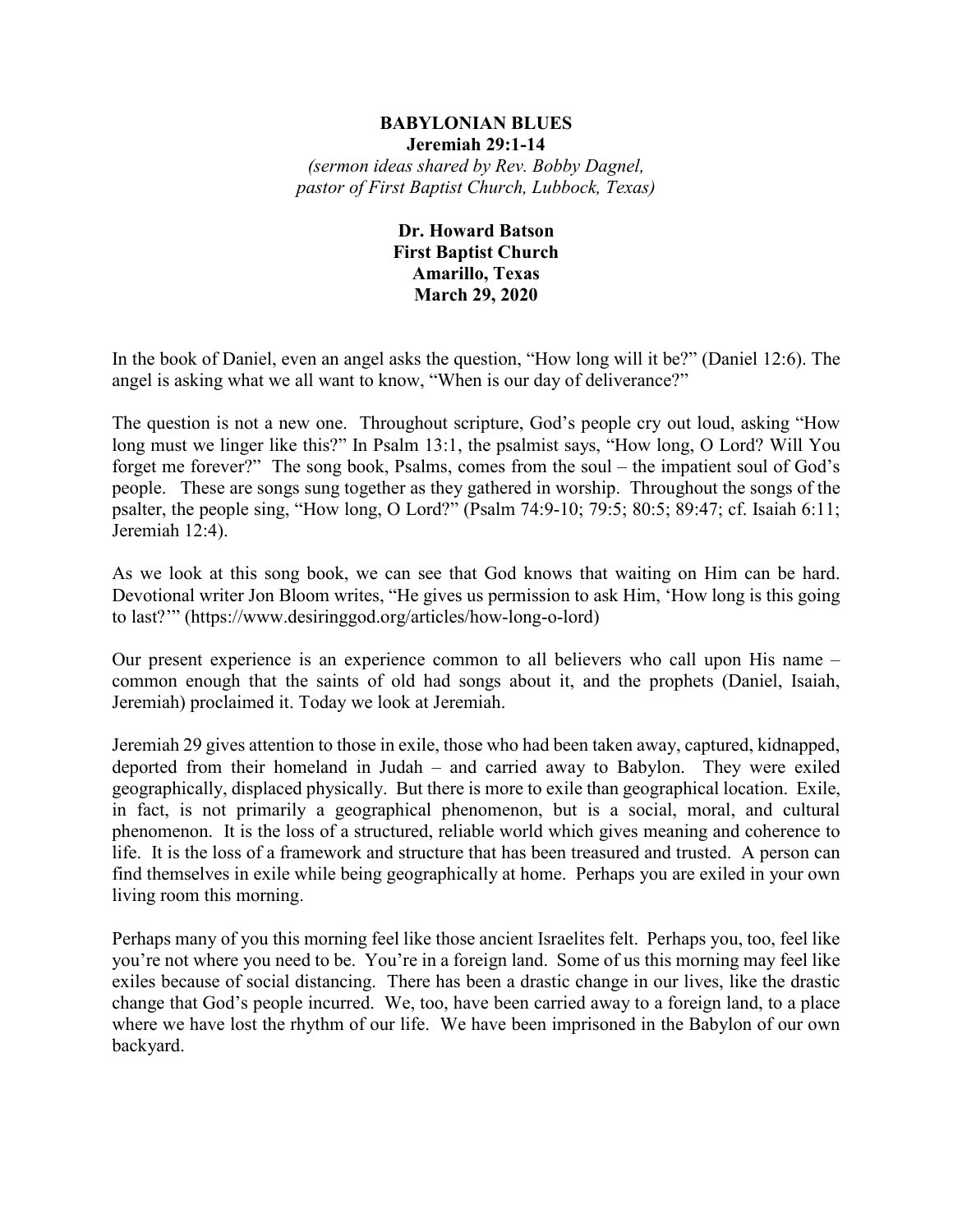The normalcy of our lives has been ripped away, seemingly never to return. We fear things are really never going to be just exactly as they were. Our exile is spiritual and emotional, because we, too, have had everything we trusted, everything we've looked forward to, snatched away.

Chapter 29 is a letter carried by royal messengers. Perhaps they are dispatched for the purpose of carrying this letter, or perhaps it is taken incidentally, like the mailman carries our mail away along with other business. Because Jeremiah had intense interaction with King Zedekiah, carrying such letters may have been routine business for any diplomatic courier.

Jeremiah had received word in Jerusalem that there were false prophets in Babylon telling the exiles their circumstances would soon change, they would soon be going home. It was a message of "Pack your bags, God is going to release us back to home. You're just visiting, just passing through Babylon. Get ready. Your old world will return." The false prophets were giving words of assurance, words of hope, words of peace, words of comfort – words that were absolutely false and absolutely a lie.

The exiles were making little or no effort to adjust to their new surroundings. They were putting all their eggs in the false prophets' basket. They were counting on the false hope of returning to their old reality soon. Jeremiah knew better. He knew they were going to be there. He knew they had a seventy year stay ahead of them. He was disturbed by their unrealistic attitude, and so he sends a letter. It's a letter about circumstances and situations that cannot be quickly changed.

"I know you're weary. I know you're defeated. I know that you want to get back to the way they were. But it's not going to happen today. So between now and then, I want to tell you how to go on with the business of living – not just surviving, but how you can bloom where you are planted. It's about living with the things you cannot change."

I want us to look at three words of Jeremiah to ancient Israel.

# **I. The first word is "face the facts."**

To exiles then and to exiles today, to those who lament and despair over the way things used to be, how you want them to be, Jeremiah says, not coldly but realistically, it's time to face the facts as they are and to realize that relief is more than a day away.

Look at verses 8-10.

For thus says the Lord of hosts, the God of Israel, "Do not let your prophets who are in your midst and your diviners deceive you, and do not listen to the dreams which they dream. For they prophesy falsely to you in My name; I have not sent them" declares the Lord. For thus says the Lord, "When seventy years have been completed for Babylon, I will visit you and fulfill My good word to you, to bring you back to this place."

These false prophets are found throughout the book of Jeremiah – chapter 23, chapter 27, chapter 28. They offer the seduction of a religious fantasy. The threat to the Jews is that they will be, by these false prophets, talked out of the reality of exile, invited to deny the real place where they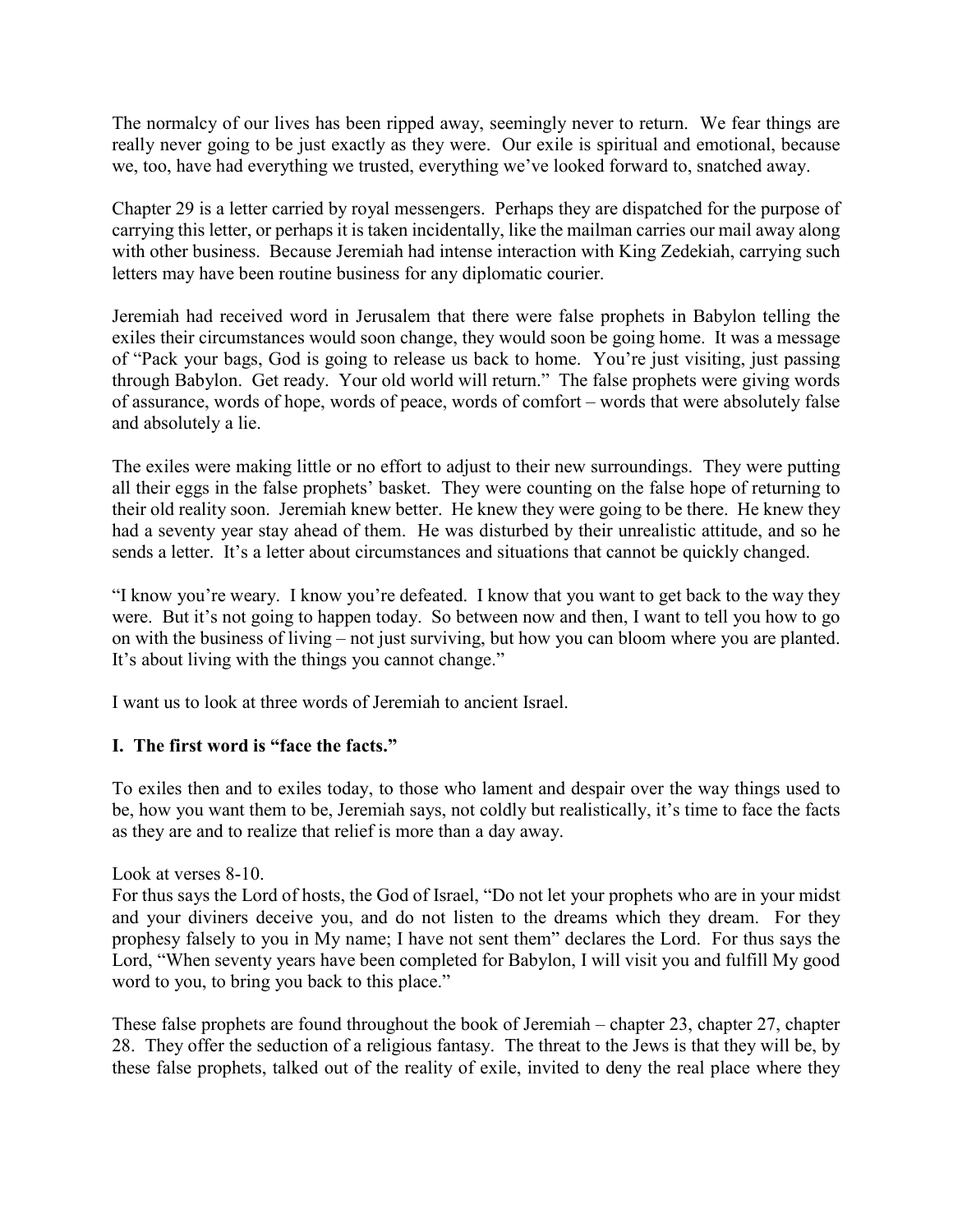must live their faith. No pretense based in religious fantasy can extricate God's people from their actual place in history. They are in exile. They are in Babylon, singing the blues.

The false prophets are trying to peddle a bill of goods. It wasn't a wicked message they proclaimed – just a wrong message. "Don't worry. Things are about to change. Captivity is going to end, and you're about to get your old life back."

Jeremiah declares, "Don't believe it. Things are not going to change quickly. You are going to be in captivity for a while. Face the facts.

We may have to re-evaluate our priorities after the virus has vanished. We have to adjust our lifestyles and look past our portfolio to find inner peace. All we have left is faith, hope in our Christ, and love for each other.

Perhaps some of you this morning need to hear the message, "Face the facts."

These are difficult words from Jeremiah to the people in exile. They are hard for us to hear and even more difficult to accept.

Everyone has suffering in the coronavirus catastrophe. The great Scottish preacher, Alexander McClaren said, "Be kind to everyone you meet because everyone you meet is fighting a battle." When you think about it, the only really normal people you know are those that you don't know very well.

But everybody has challenges and difficulties. Everybody has disappointments. Everybody else is a virus victim in some way – we are not alone.

1. Here, a family waits anxiously through a fever – hoping, praying the test will not return positive. Minutes are hours; hours are days; days are years – waiting.

2. There, a girl of 23 years of age calls the church to postpone her wedding. A lifetime of dreaming and months of planning all meaningless – in March, and maybe even in May – because of a microbe. Planning for the nuptials is a nightmare.

3. Here, a man ponders how long his company can keep paying his salary when the plague has made it impossible to see the possibility of any future profits.

4. There, a cashier worries about her own health, but has no other way to make ends meet but to handle everyone's cash and stand inches away from coughing customers.

5. Here, a healthcare worker sleeps in his own garage in a tent, as he dare not risk infecting his own family with the virus he battles every day.

6. There, a man of 82 years of age can no longer make his rhythmic routine of visiting the memory care unit where his wife of sixty years waits to see him. What was once their daily ritual is now impossible. His smile is the only thing she remembers – and now, it, too, is gone.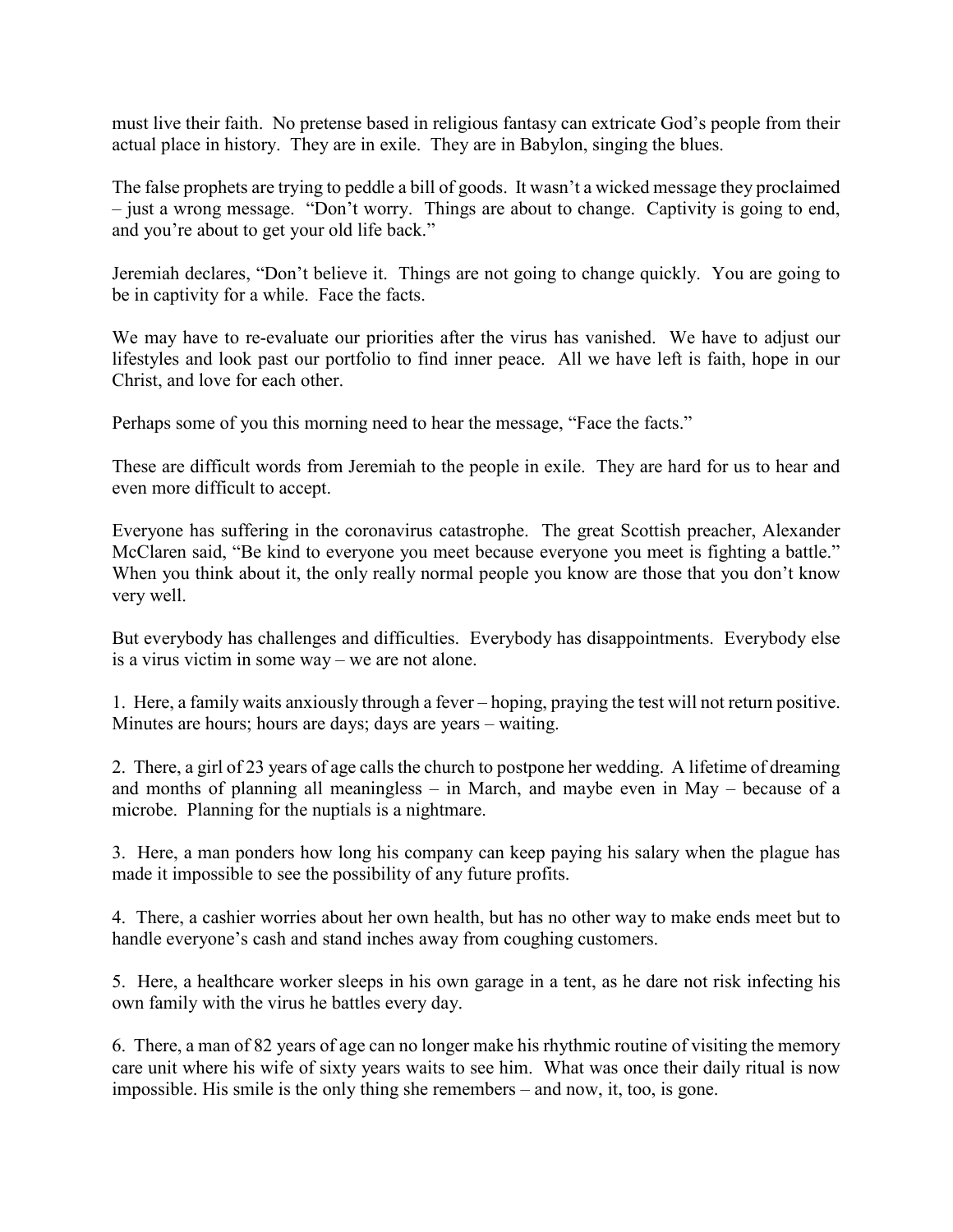7. Here, grandparents are restricted from the hospital, robbed of peering through the nursery glass window and proclaiming with price, "That one is our precious girl."

## **II. There is a second thing Jeremiah says in verses 5-7. He says "flourish in face of the facts."**

### Look at verses 5-7

Build houses and live in them; and plant gardens, and eat their produce. Take wives and become the fathers of sons and daughters, and take wives for your sons and give your daughters to husbands, that they may bear sons and daughters, and multiply there and do not decrease. And seek the welfare of the city where I have sent you into exile, and pray to the Lord on its behalf; for in its welfare you will have welfare.

Look at these commands, these imperative verbs. Build. Live. Plant. Eat. This is the key to the whole message of Jeremiah in this letter. Judah is going to have to face its proper place in exile. There in exile, there in Babylon, she is going to have to live her life and practice her faith. The Jews have no option to Babylon. This is where God has planned for them to be – for now.

Seventy-two years ago, great Christian thinker C. S. Lewis wrote words that ring with some relevance for us today. Perhaps we should just replace the words "atomic bomb" with the word "coronavirus." Lewis writes:

In one way, we think a great deal too much of the atomic bomb. "How do we live in an atomic age?" I'm tempted to reply: "Why, as you would have lived in the sixteenth century when the plague visited London almost every year; or as you would have lived in a Viking age when raiders from Scandinavia might land and cut your throat any night; or indeed, as you are already living in an age of cancer. An age of paralysis. An age of air raids. An age of motor accidents.'

In other words, do not let us begin by exaggerating the novelty of our situation. Believe me, dear sir or madam, Lewis writes, you and all whom you love were already sentenced to death before the atomic bomb was invented; and quite a high percentage of us were going to die in unpleasant ways....

This is the first point to be made: and the first action to be taken is to pull ourselves together. If we're all going to be destroyed by an atomic bomb – [we might say corona virus] – let that bomb, when it comes, find us doing sensible and human things – praying [even if in our closet], working [perhaps at home], [preaching to a camera], reading, listening to music, bathing the children, [walking the dog in the sunshine], chatting to our friends [on Facetime]... – not huddled together like frightened sheep and thinking about bombs. They may break our bodies, [and he says, maybe prophetically] a microbe can do that, but they need not dominate our minds.

("On Living in an Atomic Age" (1948) in *Present Concerns: Journalistic Essays*)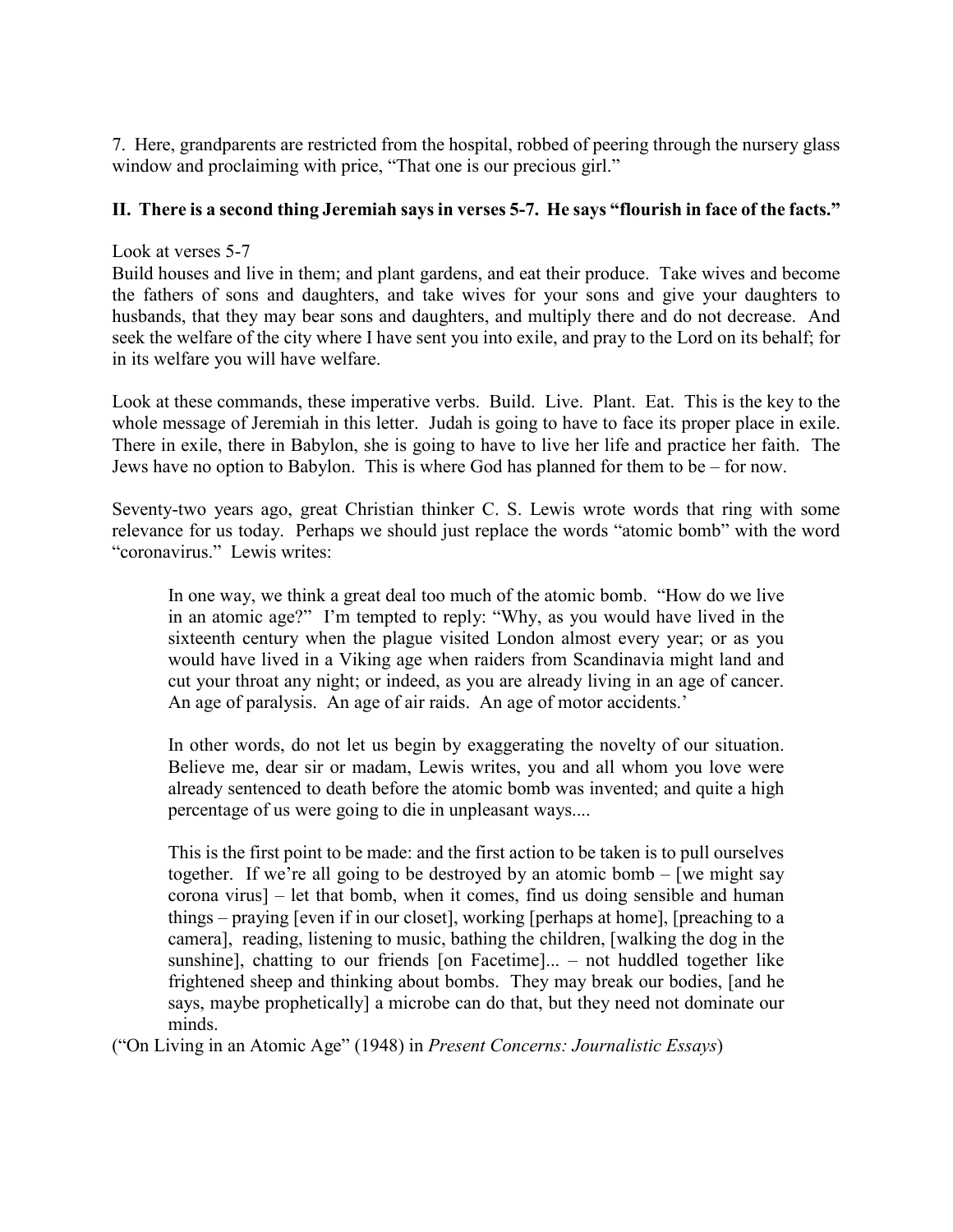Jeremiah offers the exiles a new attitude, a new perspective – how they should look at the situation before them. Perspective is everything, isn't it?

Jeremiah says despite your exile, don't put your life on hold. Roll up your sleeves and get about the business of living as best you can. Bloom where you are planted. Stop window shopping and live with your own inventory. Play with the hand you are dealt.

Nobody ever gets a perfect set of circumstances. Those who survive, those who make it, those of us who are in exile who prosper are the ones who say, "You know, it's not perfect, but I can find a way to be faithful."

While you are singing the Babylonian Blues, be the presence of Christ. The church will emerge focused and fierce for the gospel.

At First Baptist Church of Amarillo...

•already, we have members sewing medical masks to protect first responders and health care providers

•already, we are preparing boxes of food to provide to those who need their next meal

•already, Young Adult Sunday School classes are calling senior adult church members asking, "What can I get for you? How can I serve you in Christ through though the coronavirus crisis?"

Member caring for member.

Our old world has – in some ways, and not all bad – been broken, and our priorities, perhaps, have shifted to our faith in our Christ and His church.

Each of us has divine appointments – some planned and some spontaneous. Opportunities to be the presence of Christ. I am reminded of the man who approached his pastor, wanting to know why the church didn't do something to help a hopeless man he had just encountered. The man continued his conversation by replying that he himself had stepped in to help. The pastor replied, "The church DID just do something when you did something. You are the church – the hands and feet of Christ." We send you out every day.

While we are singing the Babylonian Blues, we each have divine appointments to be Christ to those around us.

Charlie Brown's sister, Sally, may have expressed it best when she said, "I think I've discovered the secret to life. You just hang around until you get used to it." That was the word to the captives. That was the word to the ancient Israelite exiles. That's the word to the quarantined Christians. You're going to have to hang around and just get used to it. So move on with life. You can either get bitter or get better. You can either be paralyzed or propelled by your circumstances in life. The command comes to build, live, plant, and eat.